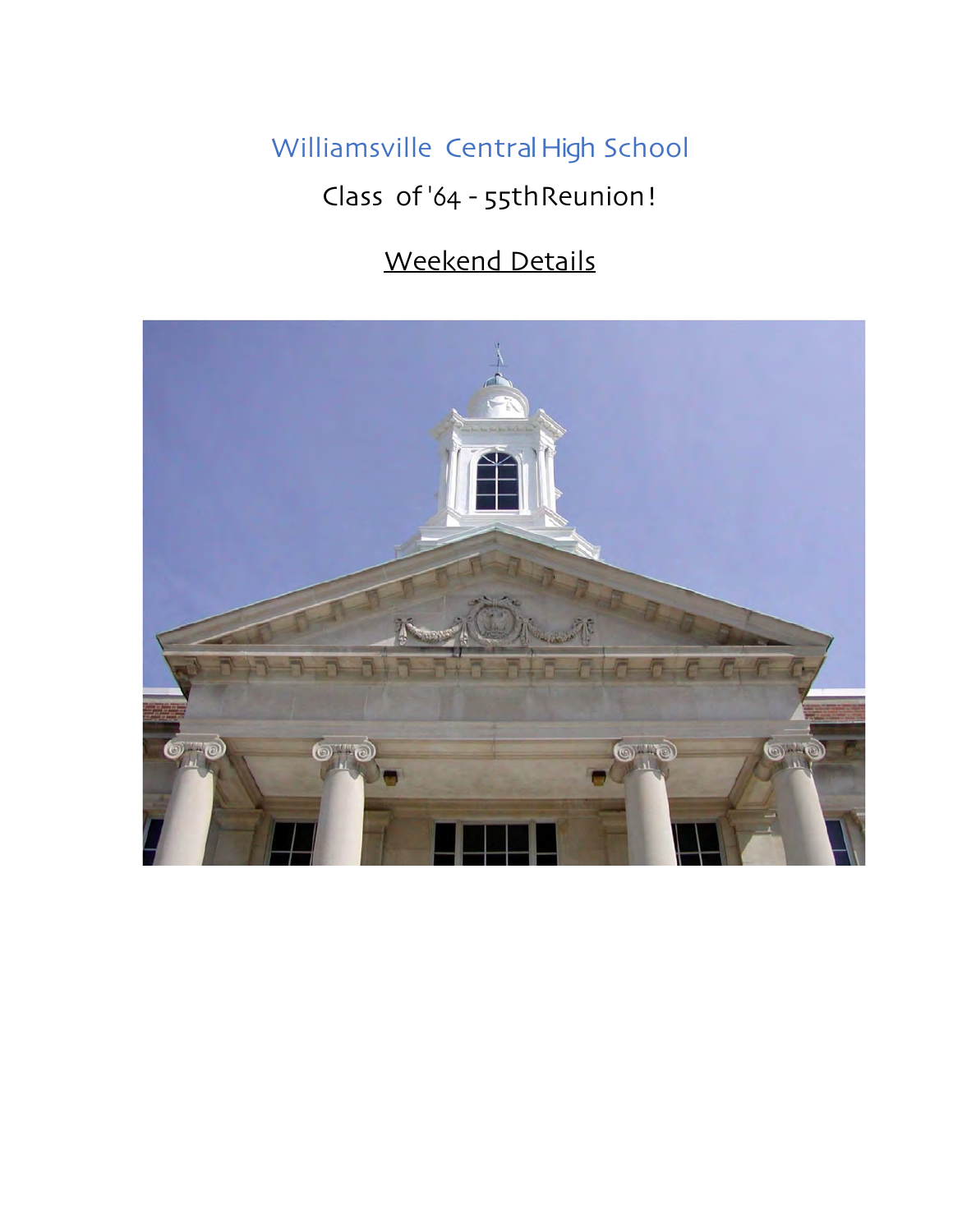Hello again '64 Billies,

On behalf of Committee Chairman, Lee Broad, and members Susan Carney Van Hooser, Dennis Edmiston, Jim Groh, Greg Karpick, John Norris, Jim Ransom, Tex Zimdahl, we again enthusiastically and whole-heartedly invite you to attend our Class Reunion the weekend of June 14-16. Hopefully, you have received a previous letter informing you of two blocks of rooms we have secured for you at the Hyatt Place Hotel and The Reikart House, both located at the site of the old Lord Amherst at Main and Kensington. This letter provides details of the planned activities for the weekend.

We have four venues at which we will get together and create new, wonderful memories. The venues were selected to highlight the history of Buffalo and its continuing resurgence. If you have not been back to Buffalo in the last few years, the changes will amaze you.

When you arrive at the venue, look for the sign/ banner saying "Williamsville Central High School Class of '64-55<sup>th</sup> Reunion". We'll be nearby. Bring photos to post on other poster boards that we will have at the venues. You can also leave messages on these boards.

There are no cover charges or minimums for these venues. Order what you want and only what you want. You are accountable only for your own tab the entire weekend.

**Friday night** from 5:00pm until 10:00pm (just getting dark by then), we have a reserved space within RiverWorks (https://buffaloriverworks.com/riverworks\_brew/), 359 Ganson Street, Buffalo's newest premier waterfront, boating, sports, music and entertainment destination located along the banks of the Buffalo River.

This massive waterfront complex is a true destination for skating, hockey, curling and concerts with dining, bars and concessions. RiverWorks is Western New York's backyard and it's open year-round.

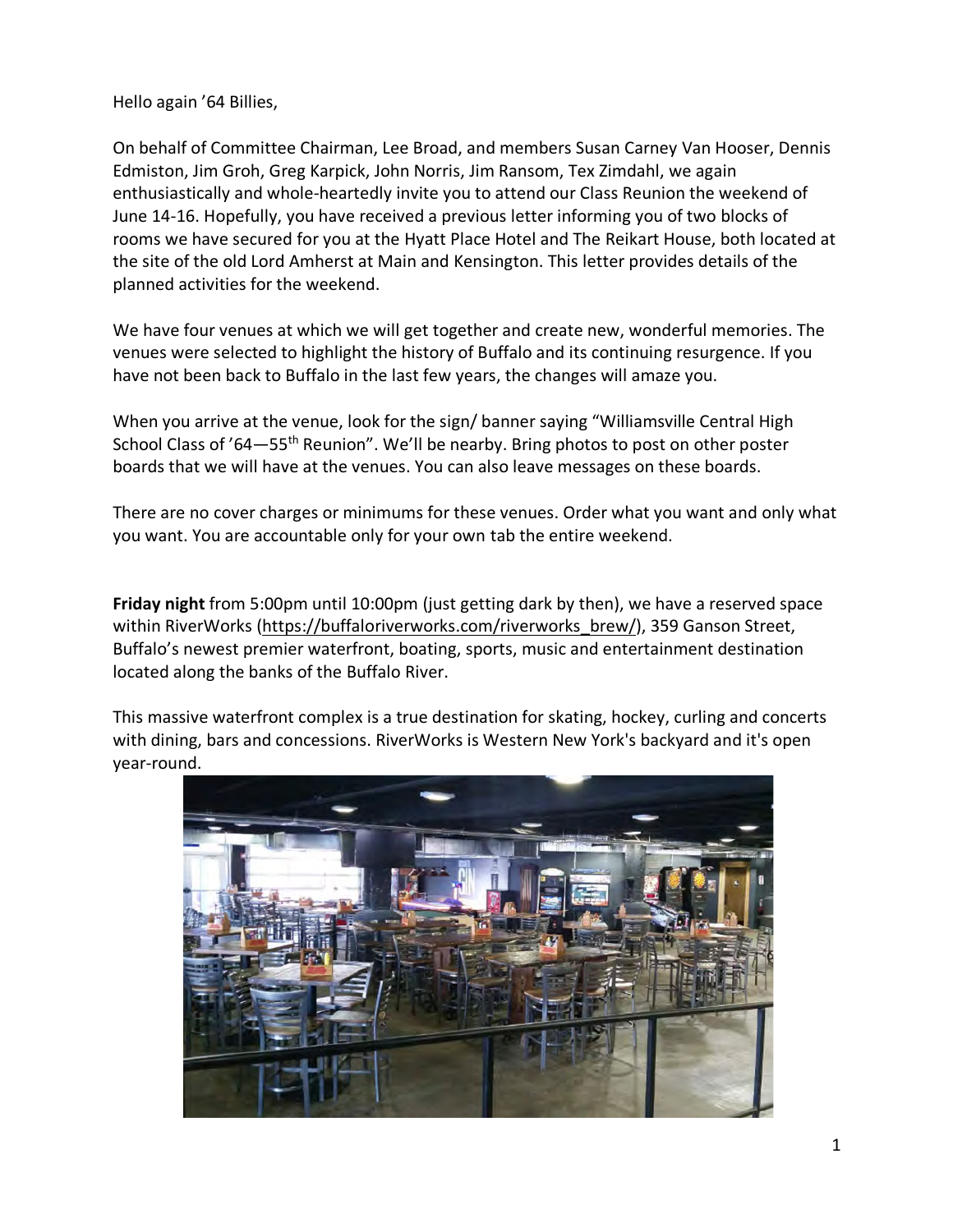The interior space at RiverWorks holds: a 5,000-person art, entertainment and concert venue; the first permanent, purpose built, flat track roller derby track in the world; a martial arts dojo; four bars; a restaurant and a concession food area; locker rooms for sports leagues; restrooms and a kitchen. This 60,000 sq. ft. space in the main building can also be converted to use for any event, including but not limited to: concerts, banquets, weddings, corporate events of all kinds, sports tournaments, festivals, trade shows, conventions, art demonstrations and non-for-profit fundraiser events.

RiverWorks' two outdoor ice rinks are covered by a metal pavilion with open sides to provide shelter while maintaining an outdoor feel. These ice rinks play host for hockey leagues and events, curling leagues and events and figure skating practice and events in the winter. In the summer the concrete slabs of the rinks are used for a variety of sporting and event program space including: roller hockey; roller derby; tennis; volleyball as well as concerts and events.



Lots to do at RiverWorks in addition to the activities described above—rock climbing , a zip line through the silos, river cruises from their dock, kayak rentals, pinball and other games, and music. Come ready for anything!

Finally, RiverWorks built the first ever fully functioning brewery to be retrofit into an existing grain silo. (Note: the easiest way to find the main entrance after you park is to walk towards the gigantic Labatt's Blue six-pack shown in the picture on the following page). The former GLF Grain Silo (see the attachment "More Information" about the Silo) houses the RiverWorks' brewery that uses direct tank-to-tap lines for the three interior bars as well as a fourth bar located in the Silo itself.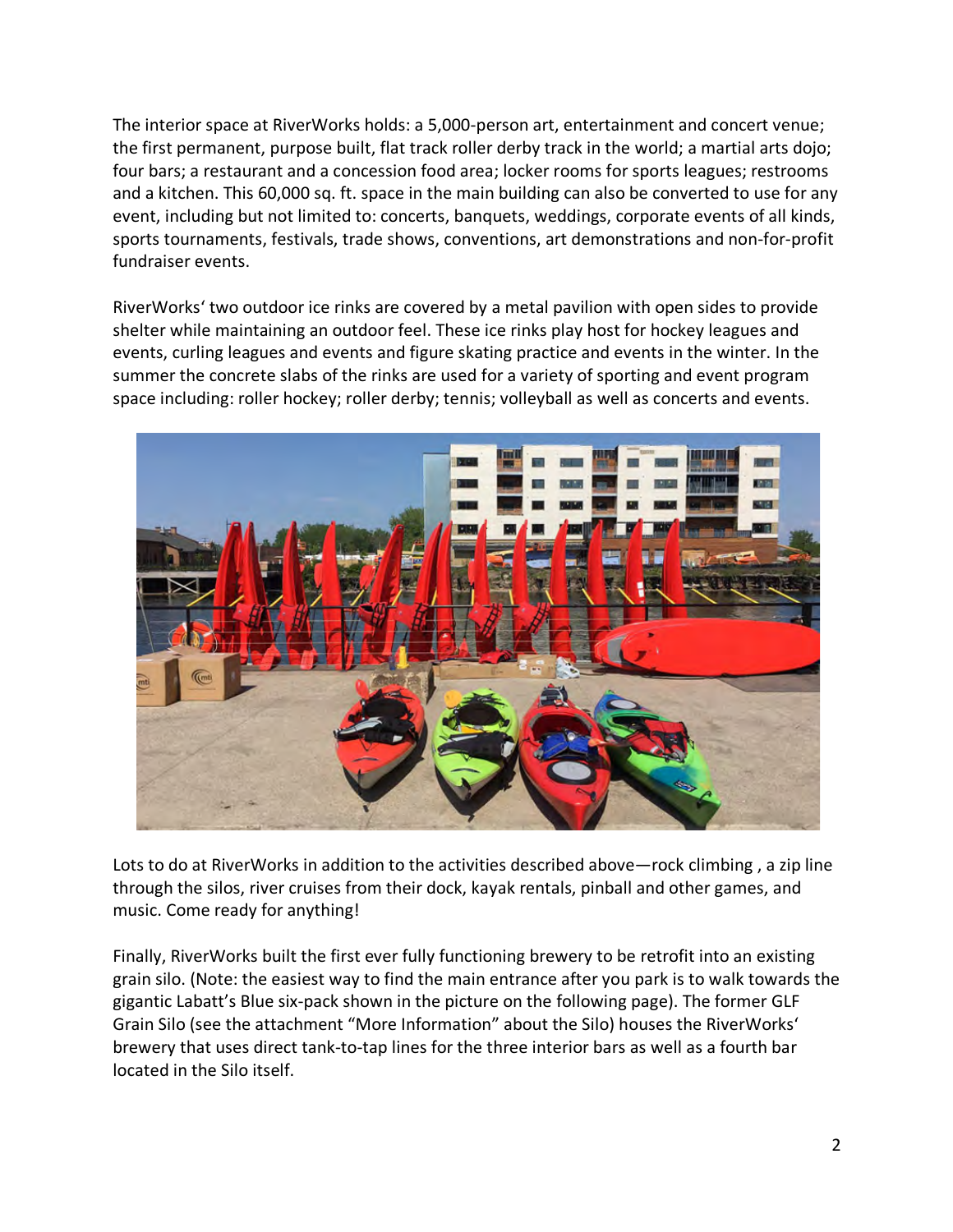

Situated directly next to the Silo, the Beer Garden was constructed amongst the foundational remnants of another former grain silo. If the weather is good, we might abandon the reserved space inside and make the Beer Garden—with its own service bar!--our center of activity (Becky Jones, the Events Manager suggested this—thanks, Becky!).

**Saturday afternoon** from 1:00pm to 4:00pm. The Terrace at Delaware Park (http://terracebuffalo.com), across Park Lake from the Buffalo History Museum. The Terrace, occupying the top floor of the old Boat House, renamed the Marcy Casino, will welcome us as we enjoy an afternoon in the park, literally. Here is some history.

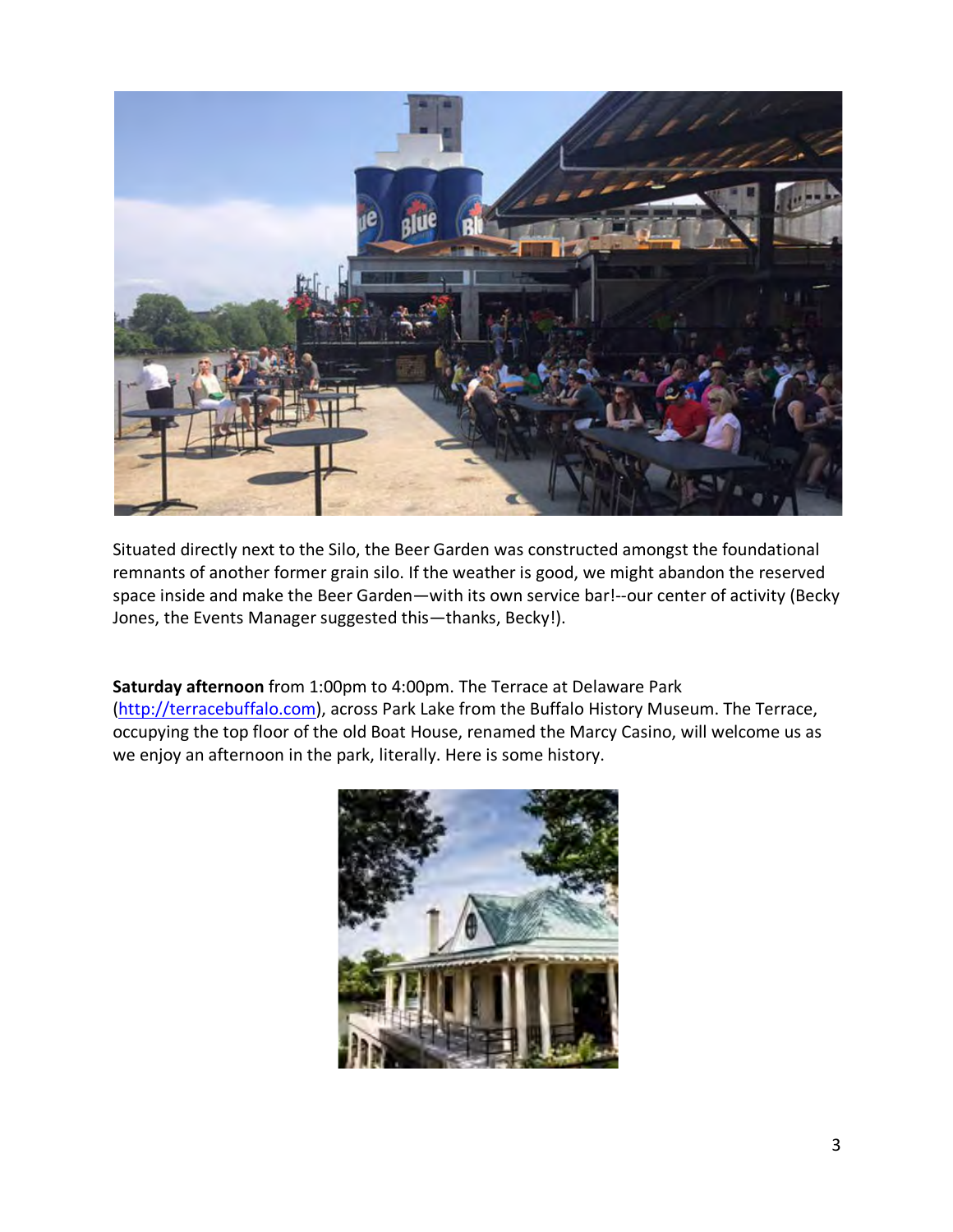Plans for Delaware Park were designed by renowned landscape architect, Fredrick Law Olmsted in 1868. By 1874, his partner, Calver Vaux designed the original Boat House. Eventually the boathouse was enlarged due to popularity, but sadly was destroyed by fire in 1900.

The structure was rebuilt in time for the 1901 Pan-American Exposition that took place throughout Delaware Park. The new 3-story building was designed by prominent Buffalo architect E.B. Green (also designed the famous Dun Building downtown). It officially became known as The Delaware Park Casino and served as a gathering place for residents of the city. Today it is known as the Marcy Casino in honor of William L. Marcy Jr., Delaware District Councilman 1978-1983 for his devotion to the casino and the city of Buffalo.



While at The Terrace, you will have an expansive and impressive set of opportunities from which to choose: Delaware Park, the Albright-Knox Art Gallery, the Buffalo History Museum, and the Burchfield Penney Art Center are within easy walking distance. The Delaware Park Terrace will serve as a hub for us. You can choose to remain there or venture out to visit these and other interesting places, such as Buffalo State.

We will not have reserved space, but you can still find us. Look for our "Welcome WCHS Class of '64" signs just outside the door. Once there, enjoy a beverage and the views from the terrace as you reminisce with classmates and view the important historical treasures of Buffalo.

**Saturday night** beginning at 5:30pm until 10:00pm, we will gather at the Hydraulic Hearth (https://hydraulichearth.com), 716 Swan Street, across from the Larkin Building. The Hydraulic Hearth Restaurant and Brewery, located in the historic Larkin District, is a happy hour and dinner destination. The menu is focused on brick oven pizzas and shareable starters, complimented by beers brewed in house by Community Beer Works. For those with other tastes, the restaurant provides a full bar. In the summer, Hydraulic Hearth has one of the best patios in Buffalo and WNY. If the weather is good, we will have a reserved area on the patio (see photo on the following page), or as it is more commonly called, the beer garden.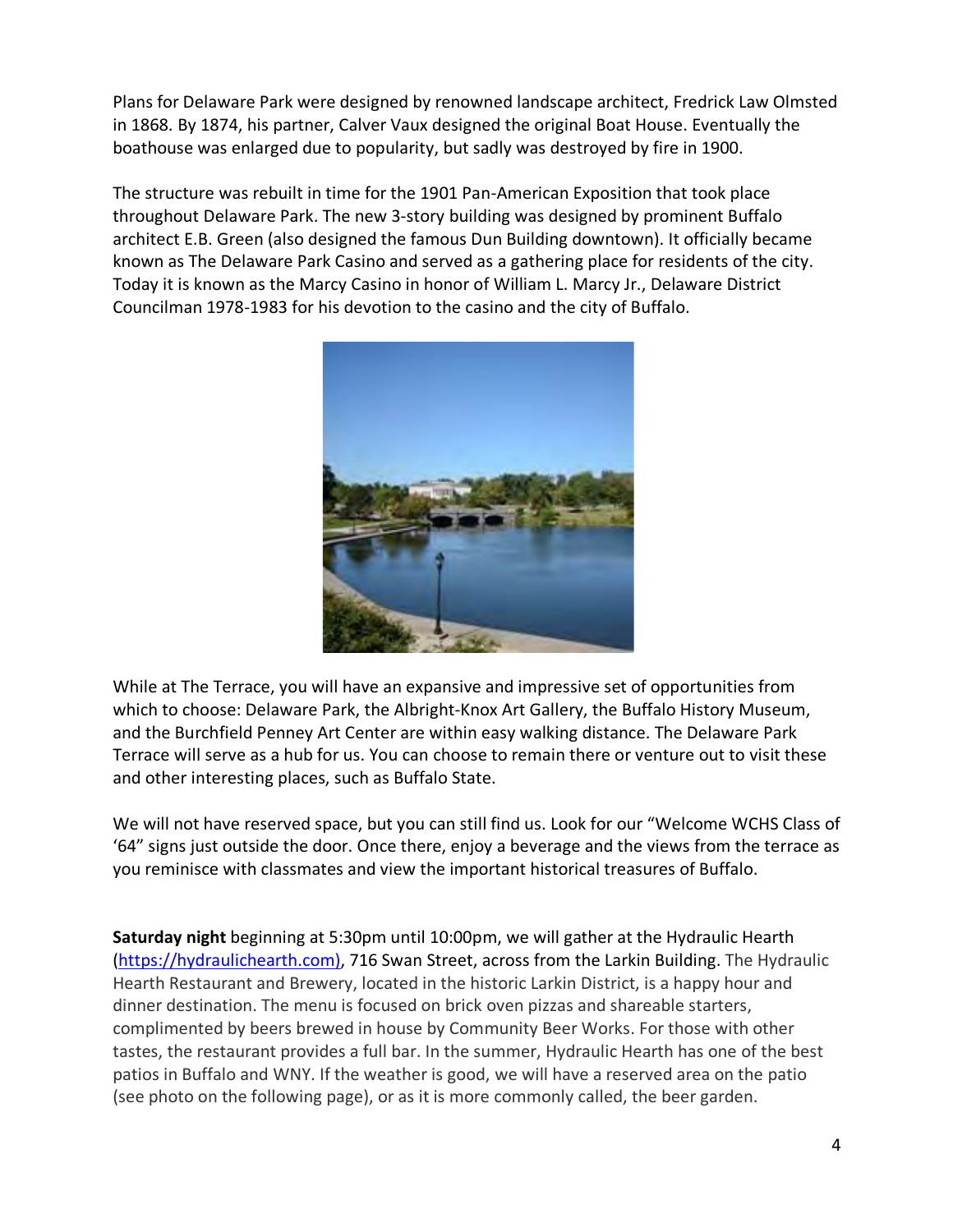

If the weather does not cooperate, we will have a private area set aside indoors for us at the front of the restaurant closest to Swan Street. In either case, look for our "Welcome WCHS Class of '64" signs.

See the attachment "More Information" for a short history of this impressive area of economic and social revival.

**Sunday morning** at 10:00am, breakfast at Reikart House, a new boutique hotel that stands on the site of the old Lord Amherst. We will have seating in the Executive Boardroom and the Parlor, the hotel's stylish restaurant. Visit the website (www.reikarthouse.com) and get a fuller sense of the wonderful elegance awaiting you.

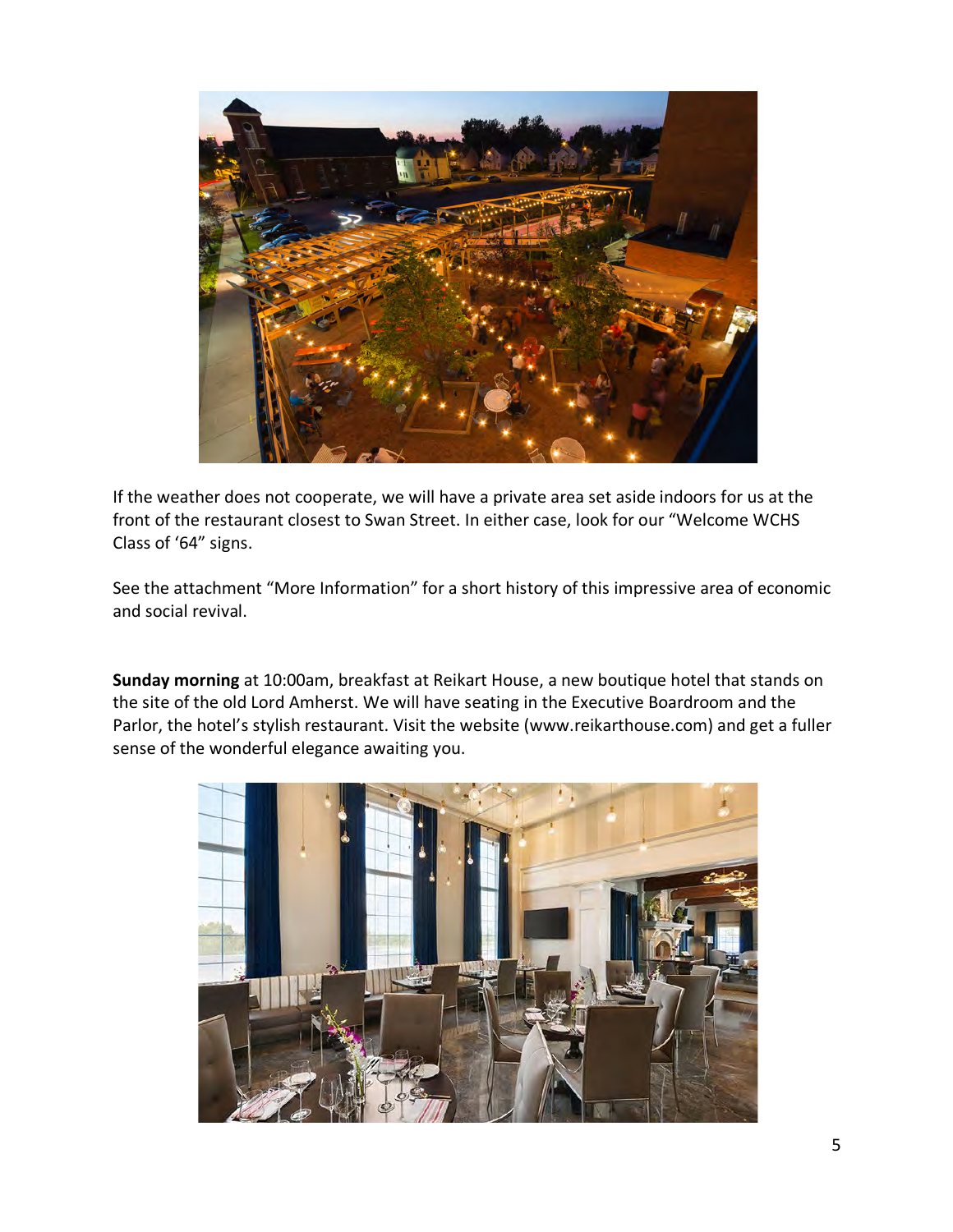While you are in the hotel, enjoy the gallery with original paintings by renowned local artist, Peter Fowler and local historic images, exclusive to Reikart House, Buffalo, a Tribute Portfolio Hotel. As you will discover upon entering, the entire hotel is an exquisite tribute to old fashioned craftsmanship

Named after Amherst's first family of hospitality, Frank and Dolly Reikart, the hotel carries on their rich legacy and heritage with interior design inspired by the classic vaudeville style of the era. Frank, a man of many talents and inventor of the Jazzboline (sort of a cross between a guitar and violin), his wife Dolly, and their pet monkey Jocko set the foundation for Reikart's dedication to hospitality and love of creating truly unexpected and memorable experiences.

We will order from a limited menu. Don't worry, though, because the food at Reikart House is fabulous and there is an assortment of breakfast victuals sure to please you. The available entrees, from which you are to select one, are listed at the end of this Weekend Details document.

*Kindly note that space is limited to 38, so be sure to email Jim Groh and "reserve" your place(s) and indicate your desired entrée(s).* Jim will confirm the reservation back to you. Make a note that our seating is at 10:00am and the Parlor will be opened up to other guests at 10:15am. If you are late, you may not have a place.

**Other Activities to Consider for the Weekend**. There are a number of interesting tours, places and trips in historic Buffalo. So, in addition to being part of the fun at the four planned venues, you might want to consider enjoying a tour or trip with one of the following:

- Buffalo Tours (716) 852-3300. https://preservationbuffaloniagara.org
- Buffalo River History Tours (716) 796-4556. https://buffaloriverhistorytours.com
- Buffalo History Tours (716) 997-2245. https://www.facebook.com/buffalohistorytours/
- Buffalo Double Decker Bus Tours (716) 246-9080. https://www.buffalodoubledeckerbus.com
- Explore Buffalo tours (716) 245-3032. https://explorebuffalo.org
- The Naval Park Ships tour (716) 847-1773. https://buffalonavalpark.org
- Tour the Darwin Martin House (Frank Lloyd Wright) (716) 856-3858. http://www.martinhouse.org
- Tour Greycliff (Frank Lloyd Wright) (716) 947-9217. https://experiencegraycliff.org

Please note that contacting, signing up, paying, and driving to any of these tours will be entirely your individual responsibility. Contact your dearest old friends—see the latest list of attendees in Table-1 on the following page. So, touch base with an old friend and talk about doing something together at the Reunion. Have a great time!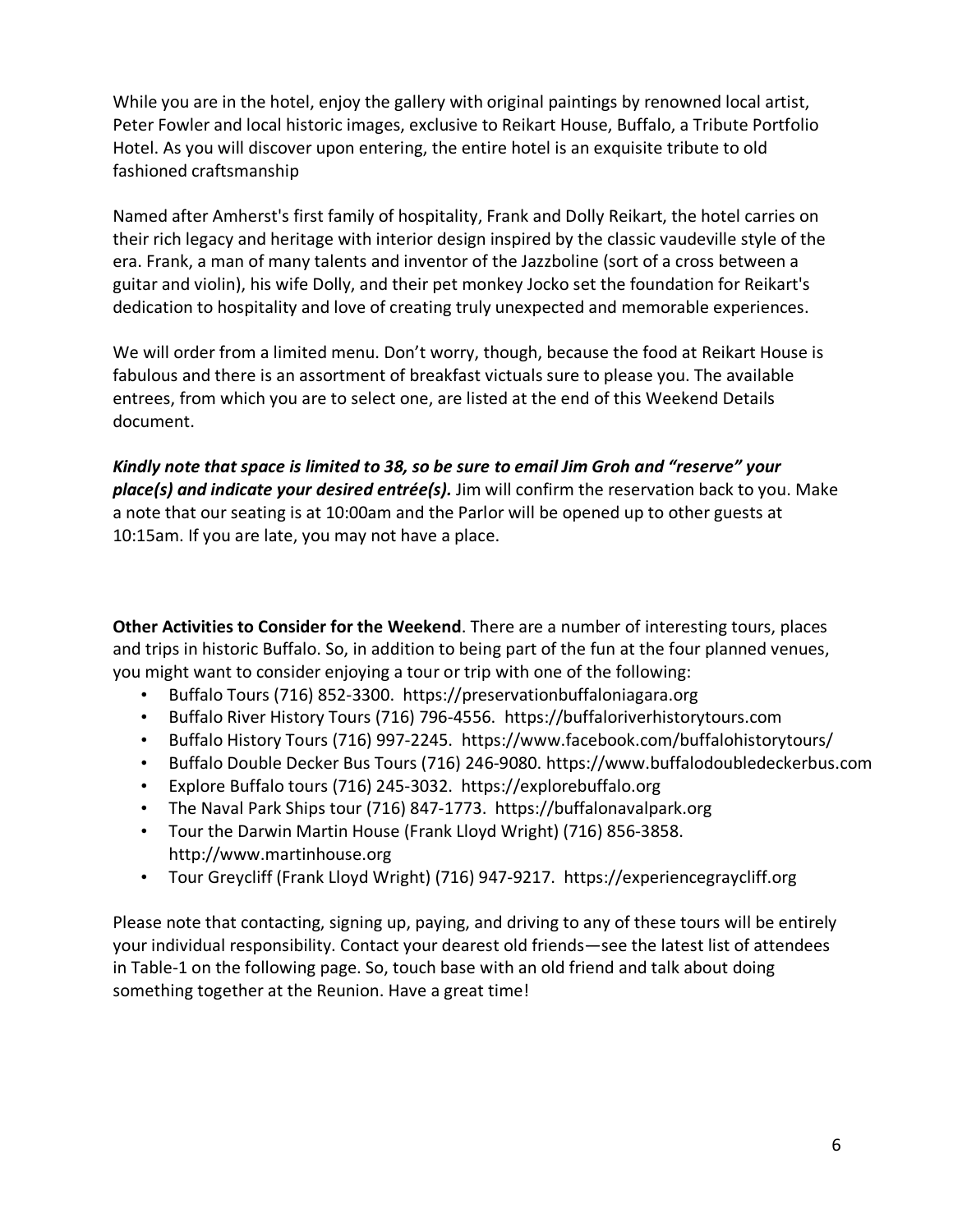#### Table-1 Reunion Attendees (as of May 9, 2019) (Not in Alphabetical Order)

Lee Broad Dana Wolchek Gillette John Norris Jim Ransom Susan Carney Van Hooser and Dave Van Hooser Greg Karpick Peggy Miller Karpick John Landon Peter Sarver Ray Hohl Mike Calandra Gelene Vogel Heinlen Tex Zimdahl Susan Bigwood Greenley and Alan Greenley Maureen Mannes Shattuck Jim Groh and Gail Blandford Debby Wells Goergen Beverly Senn Smith Sandy Lippert Brion Charters Lora Hart Van de Mark

JoAnn Sahlen Samson Larry Thomas and Jim Thomas Bob Stephen Dennis Edmiston Linda Kent Karen Butler Lutgen Susan Griffenhagen Learner Paul Ferrari Elizabeth Rosenquist Questad Don Nickson Jim Corp Karen Fahlstrom Pomeroy Eric Parkinson Ken Raczka Tom Green Pat McCarthy Paul Beakman Audrey Pawlow Schwartz Barbara Holls Sabal Connie Krueger Bob Coe

NOTE: The list includes spouses *where known* that they will accompany classmates.

If you find that your name *is listed* in Table-1, but *should not* be, please let Jim Groh know. If your name *should be* listed, but *is not*, please also let Jim know. Lastly, if you *were not going to attend*, but have *now changed your mind*, wonderful!—be sure to let Jim know that you will be joining the rest of us.

We can't wait to see you again! "Be there or be square."

Your reunion committee: Lee (Kirby) Broad, Susan Carney Van Hooser, Dennis Edmiston, Jim Groh, Greg Karpick, John Norris, Jim Ransom, Tex Zimdahl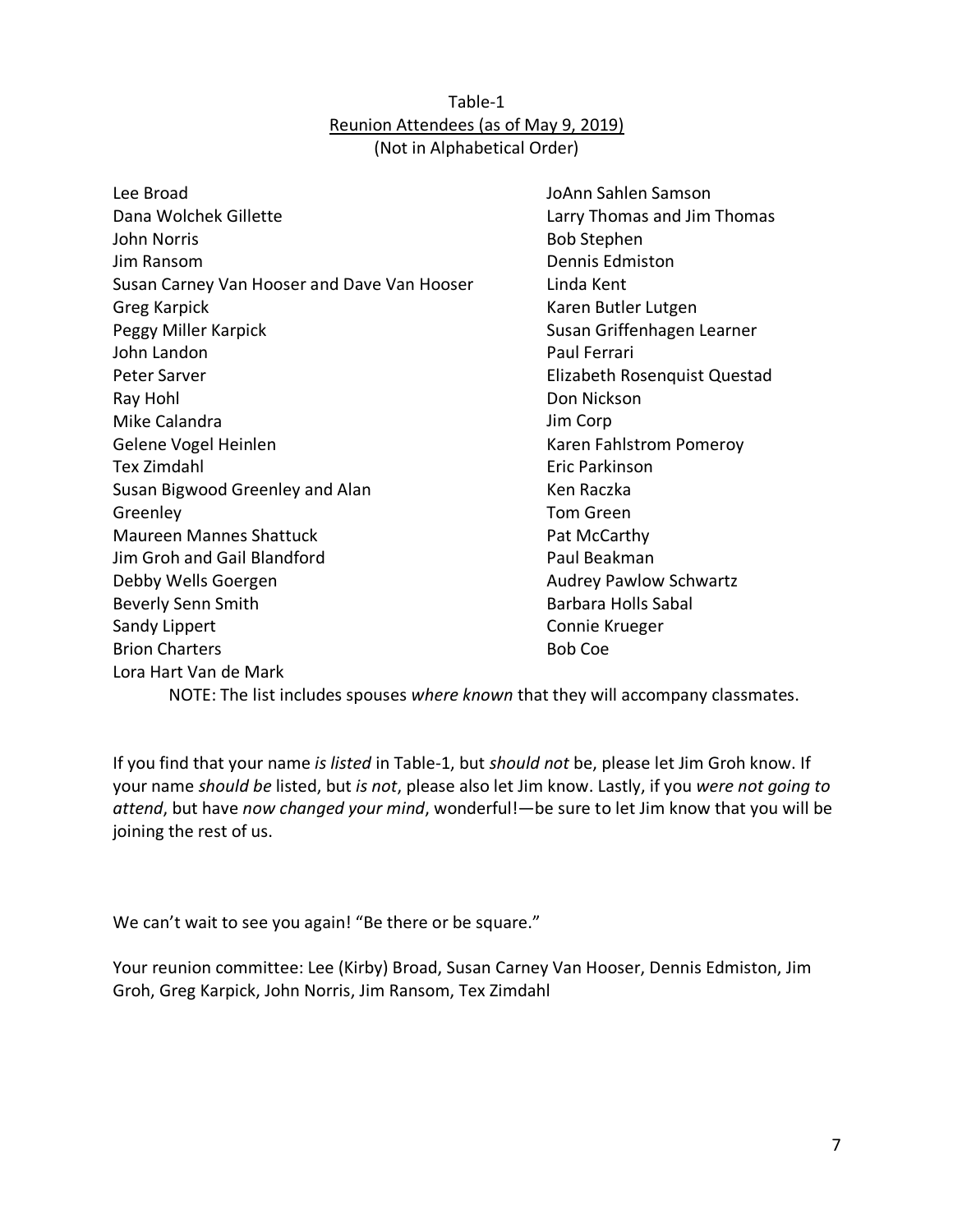## **More Information!**

#### **History of the Labatt's Blue Six-Pack at RiverWorks**

For decades before the six grain silos at the Ganson Street RiverWorks complex bore the name Labatt Blue, they bore the initials GLF. The site was home to the then- state-of-the-art Wheeler elevator starting around 1908, replacing the earlier wooden elevator shown below.



Buffalo Stories archives

The Grange League Federation bought the elevators in 1929 and renovated and added to the structures over the next handful of years. At top production, a grain mill built on the site in 1930 was filling 100 rail cars with hog and cattle feed every day.

The GLF C-Annex was built in 1936. Its six main 100-foot tall, 21-feet across bins could hold up to 154,700 bushels of grain.

In 1964, GLF merged to combine Agway, and the milling and storage work done on the Buffalo River eventually moved to Tonawanda. The site was abandoned in the mid-1970s.

In 2014, the six silos of the GLF-C annex were painted blue and wrapped with giant vinyl beer can labels. RiverWorks co-owner Doug Swift called it "the largest six-pack in the world."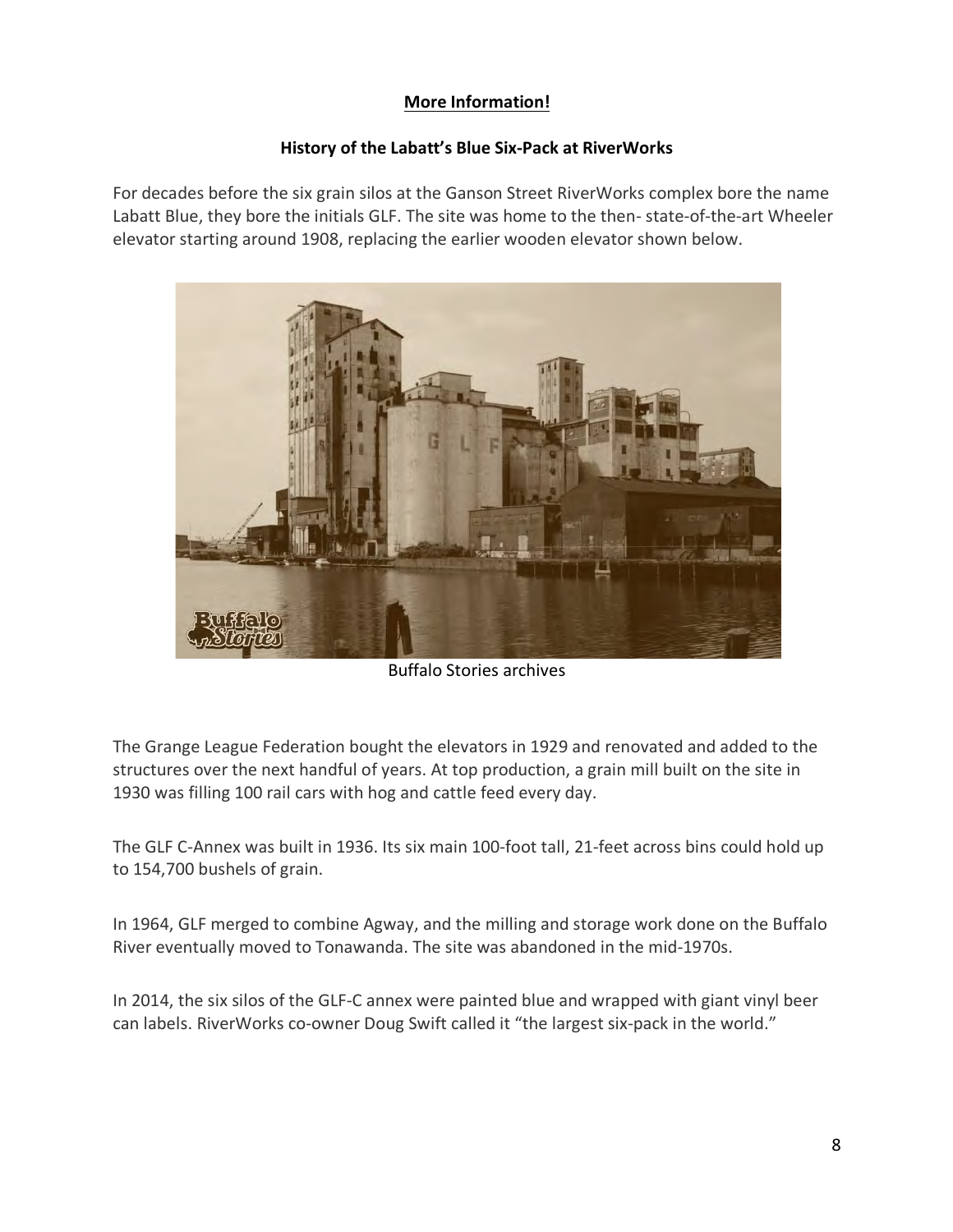### **The History of Larkinville (The Hydraulics, The Larkin Soap Company, and Larkinville: 1827 through Today)**

The neighborhood surrounding Larkin Square has seen many transformations as Buffalo's first business district. In 1827, the Buffalo Hydraulic Association was established, along with the construction of the Hydraulic Canal, Buffalo's first source of industrial waterpower. By 1832, the neighborhood was a thriving mill district with a sawmill, gristmill, pail factory, shoe last mill, hat factory and brewery all powered by "The Hydraulics."

In 1876, John D. Larkin, manufacturer of Plain and Fancy Soaps, began making soap in a small factory building at 663 Seneca Street. The J.D. Larkin & Co. continues to be a pioneering company in direct sale from manufacture to consumer. In 1885, Elbert Hubbard devised this "Larkin Idea" as a marketing principle for the company.

By 1901 there were 87 retail businesses on Seneca St. between Larkin and Smith Streets. Today, many of these warehouses and building still stand and are undergoing restoration by Larkin Development Group and other local developers.

In 1902, the Larkin Soap Company began construction on the Larkin Powerhouse, which included the tallest smokestack in the City of Buffalo standing at 275 feet. In 1906, the Frank Lloyd Wright-designed Larkin Administration Building opened. Sadly, the Western Trading Corp later tore this building down in 1950. In 1912, the construction of the Larkin Terminal Warehouse was completed.

In 2002, Larkin Development Group acquired the Larkin Terminal Warehouse building at 726 Exchange Street. This was the start of significant redevelopment underway in the Larkin District neighborhood. From 2002 to today, Larkin Development Group has continued to acquire buildings and property with a goal of creating a vibrant mixed-use neighborhood.

In 2012, Larkin Square opened along with The Filling Station restaurant, which is housed in a former 1930s-era Larkin Company filling station. Larkin Square was designed to be an inviting and uplifting community gathering space where the public is welcomed to a series of popular events, including Food Truck Tuesdays, KeyBank, Live at Larkin, the Larkin Square Author Series, and other special events.

In 2014, the Hydraulic Hearth Restaurant and Brewery opened at 716 Swan Street, an 1890's era building. In 2016, Buffalo Distilling Co. opened in the LDG renovated 1890's Duchmann building. In 2017, the Swan Street Diner opened at 700 Swan Street, a 1937 Sterling Co. manufactured diner. Formerly the Newark Diner, fully restored and moved to Larkinville.